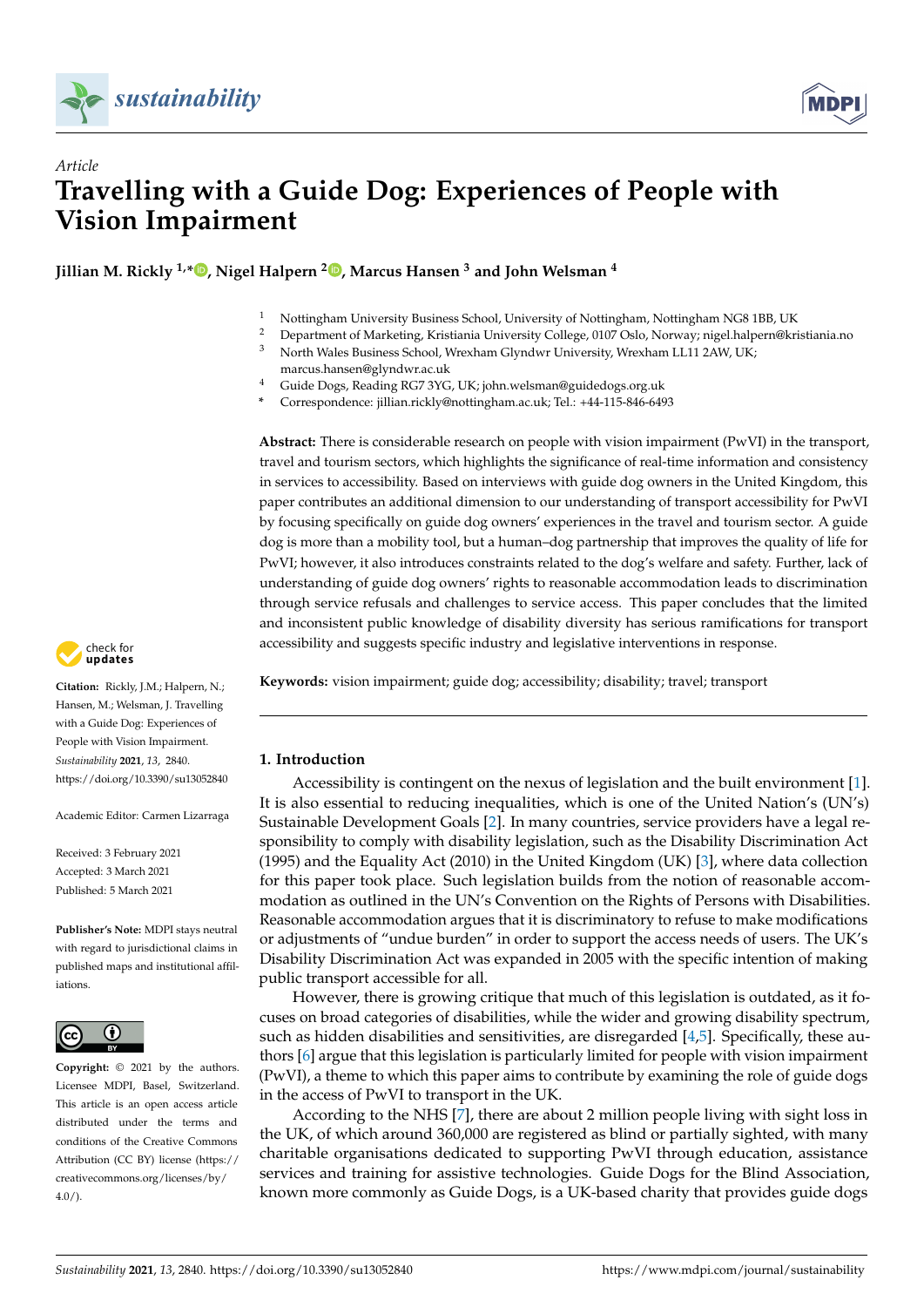and other support services to PwVI. There are currently around 5000 working guide dogs registered in the UK [\[8\]](#page-10-7).

The benefits of guide dogs to PwVI are well-established  $[9-14]$  $[9-14]$ . Most notably, guide dog owners experience increased independence, confidence and quality of life, as well as greater mobility in their local communities [\[14\]](#page-11-0). While others find that access to public spaces is improved with the acquisition of a guide dog, PwVI also periodically experience additional barriers when attempting to enter some pubs, hotels or public transport [\[11](#page-10-9)[,15\]](#page-11-1), suggesting a lack of understanding of guide dog owners' rights to reasonable accommodation. Further, some authors find that guide dogs introduce new responsibilities and stresses, even if the overall balance improves quality of life [\[16\]](#page-11-2). Thus, while a guide dog can assist in overcoming some barriers of vision impairment, it might also create additional constraints related to discrimination, as well as care and welfare concerns. As a result, this research contributes to our understanding of tiered constraints and barriers to travel for people with disabilities [\[17\]](#page-11-3).

Despite the strong evidence that guide dogs improve mobility and independence in local communities [\[14\]](#page-11-0), much less is known about the role of guide dogs in travel mobilities outside of one's everyday environment. As a result, this paper focuses on the experiences of PwVI travelling with their guide dog across different transport scenarios encountered during holiday travel. While there is a growing body of literature on the experiences of PwVI across the transport, travel and tourism sectors, it overlooks the guide dog as an active part of the experience and decision-making. Based on a qualitative study, which includes semi-structured interviews with 27 guide dog owners in the UK, this paper identifies several themes that highlight the barriers to transport access for PwVI travelling with a guide dog: service refusals, inadequate staff training, service access and dog welfare and safety.

The remainder of this paper is structured as follows: Section [2](#page-1-0) provides a review of key literature on transport disadvantage and accessible tourism, travelling with vision impairment and travelling with a guide dog. Section [3](#page-4-0) describes the qualitative approach taken in order to capture the experiential dimensions of travel with a guide dog. Section [4](#page-6-0) provides a discussion of the main findings. Section [5](#page-9-0) provides a conclusion that highlights the theoretical, practical and policy contributions, as well as recommendations for further research.

Additionally, we ask readers to note our usage of "people with vision impairment" (PwVI) for two reasons. First, while publications use different labels, such as visually impaired people (VIP), we support "people first" language that prefaces the individuality and dignity of people with disabilities [\[18\]](#page-11-4). Second, rather than "visual impairment", we use "vision impairment", as our work with sight loss charities and research participants revealed that among this community "visual impairment" has connotations suggesting impairment of a person's appearance, whereas "vision impairment" relates specifically to sight abilities.

#### <span id="page-1-0"></span>**2. Literature Review**

Tourism mobilities encompass various modes of transport, with accessibility crucial across the journey. In the literature review that follows, we aim to relate transport disadvantage research specifically to the context of travel and tourism sector accessibility.

#### *2.1. Transport Disadvantage and Accessible Tourism*

Transport inequalities and social exclusion are more often situated within the concept of transport disadvantage. A review of this literature concludes that while progress has been made to address key issues, there is still much work needed to convince stakeholders of the value of social inclusion and researchers that more diversity of representation is needed [\[19\]](#page-11-5). Indeed, in the near decade following a call to action in this regard [\[19\]](#page-11-5), we can observe more comprehensive coverage of disability and accessible transport in research, including studies of accessibility and barriers [\[20](#page-11-6)[–24\]](#page-11-7) and transport experiences [\[6,](#page-10-5)[25\]](#page-11-8). Studies also look at strategies that might increase opportunities for mobility and reduce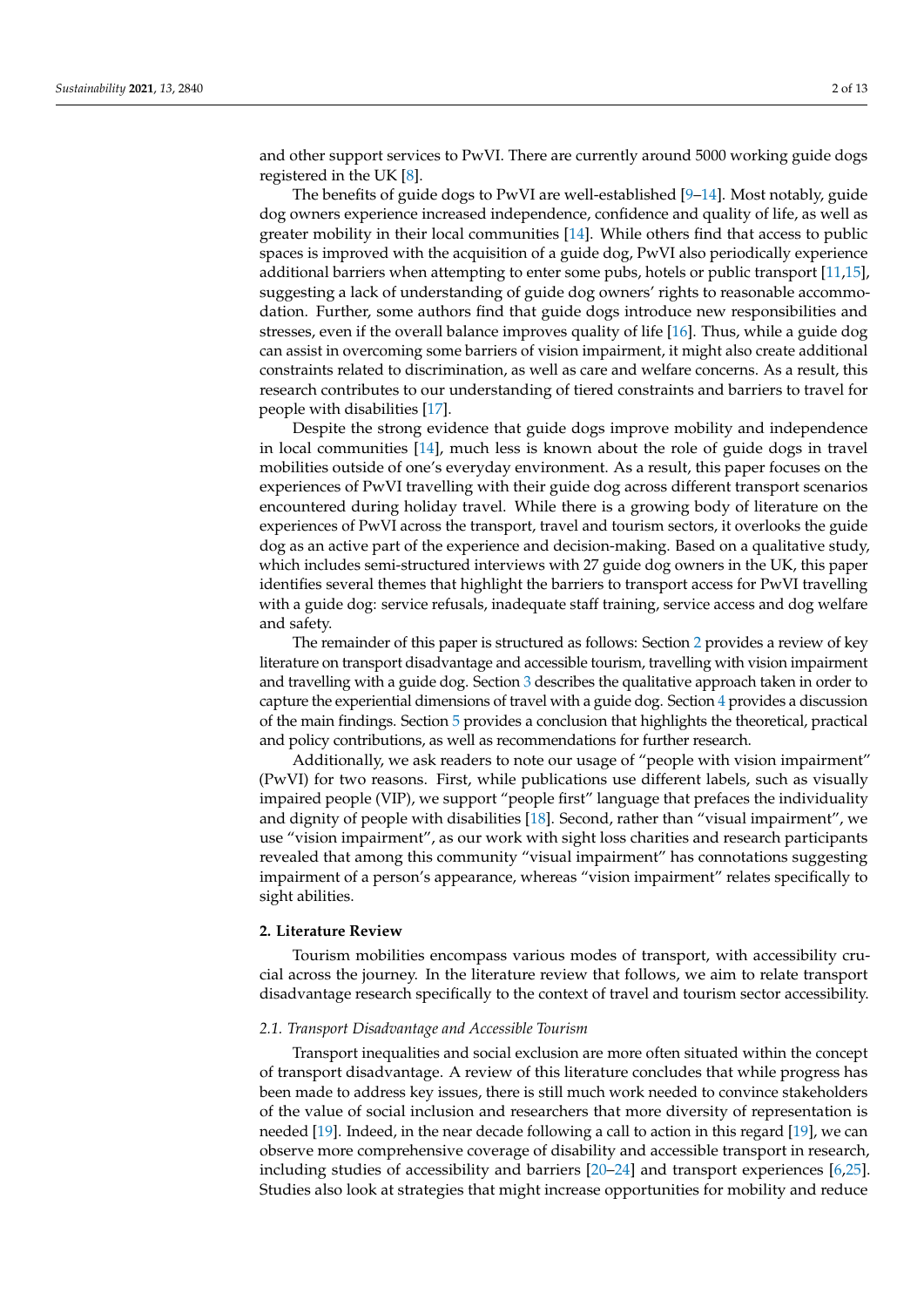exclusion, including assessing the effectiveness of policy interventions [\[26](#page-11-9)[,27\]](#page-11-10) or specific interventions such as the introduction of concessionary bus travel [\[28\]](#page-11-11), as well as the role of household members in providing support to people with disabilities [\[29\]](#page-11-12).

Within the travel and tourism literature, transport disadvantage is captured under the broader concept of accessible tourism. The impetus of this concept is the removal of barriers (physical, institutional, informational and attitudinal) across the industry, which encompasses a variety of transport and accommodation scenarios [\[30](#page-11-13)[,31\]](#page-11-14). Accessible tourism is also attentive to the whole-of-life approach, which aims to be cognizant of the cross-generational market and the diversity of disability access needs [\[32\]](#page-11-15). However, barriers remain across the industry, in particular a general lack of training and awareness of disability diversity [\[17,](#page-11-3)[33,](#page-11-16)[34\]](#page-11-17), which is illustrated by a pervasive "one-size-fits-all" approach to accessibility compliance [\[35\]](#page-11-18). Unfortunately, it is not uncommon for service providers to assume that by being wheelchair accessible, they are therefore accessible to all [\[36\]](#page-11-19). For example, PwVI are often unnecessarily brought a wheelchair in order to guide them through airports [\[35\]](#page-11-18).

Accessible tourism research supports the social model of disability that aims to shed light on the disabling features of the social and physical environment [\[37](#page-11-20)[,38\]](#page-11-21). Indeed, research shows that there is not a lack of desire to travel among people with disabilities (PwD), but rather greater constraints and barriers to negotiate in order to participate in travel [\[17](#page-11-3)[,39](#page-11-22)[,40\]](#page-11-23). This is what inspired one of latest conceptual efforts to capture the diversity of disability experiences in the travel and tourism sector [\[17\]](#page-11-3). By elaborating a tiered model of barriers and constraints, the authors illustrate: the constraints experienced by all travellers, the barriers faced by all PwD, the barriers faced by groups of people with shared disabilities (i.e., vision impairment, mobility impairment, cognitive impairment), and the individual's lived experiences of barriers related to their particular disability severity (and/or co-morbidities) [\[17\]](#page-11-3).

Thus, this paper is a response to calls for greater diversity of representation of PwD's experiences in transport [\[19\]](#page-11-5), as we focus on PwVI who are guide dog owners travelling outside of their everyday environments. Additionally, it supports the importance of a tiered model of constraints and barriers [\[17\]](#page-11-3) by highlighting the multi-faceted experiences of travelling with vision impairment and with a guide dog, which both assists in overcoming some barriers while also presenting potential for further discrimination.

#### *2.2. Travelling with Vision Impairment*

PwVI are restricted from driving a car, thereby making public transport one of the few options available to them [\[6](#page-10-5)[,41\]](#page-11-24). Yet, PwVI experience reduced confidence in using public transport [\[42](#page-11-25)[,43\]](#page-11-26). There are many potential barriers to using public transport, including difficulties hearing audio announcements, navigating congested spaces, locating the correct bus or train car at a station, finding entrances/exits as well as seats, navigating transfer points, receiving notifications and real time information and obtaining assistance on site [\[6](#page-10-5)[,44–](#page-11-27)[49\]](#page-12-0). Some assert "the main need [for PwVI] is access to more and better *information*" [\[46\]](#page-12-1) (emphasis in original, p. 457), and others more specifically identify the "fear of missing information," [\[50\]](#page-12-2) (p. 152) as a major source of travel anxiety for PwVI. However, more recent research contends that consistency in design of transport, transit hubs and use of tactile paving is just as crucial to the ability of PwVI to create reliable mental maps, which support safe and confident movement throughout their journey [\[26](#page-11-9)[,42](#page-11-25)[,51,](#page-12-3)[52\]](#page-12-4).

PwVI use a variety of support and assistive technologies, such as screen readers to access textual information [\[53\]](#page-12-5). When it comes to wayfinding, GPS-based technologies are increasingly integrated into mobile applications and smart technologies to aid navigation [\[6](#page-10-5)[,52](#page-12-4)[,54](#page-12-6)[–56\]](#page-12-7). However, these are most often used in conjunction with a guide dog or traditional assistive tools, such as long canes, as well as implementing the common practice of counting steps and memorising routes. Examining the experiences of PwVI using rail, some emphasise the importance of repetitive exposure and interaction with the same station to acquire and develop knowledge of the barriers in the form of a mental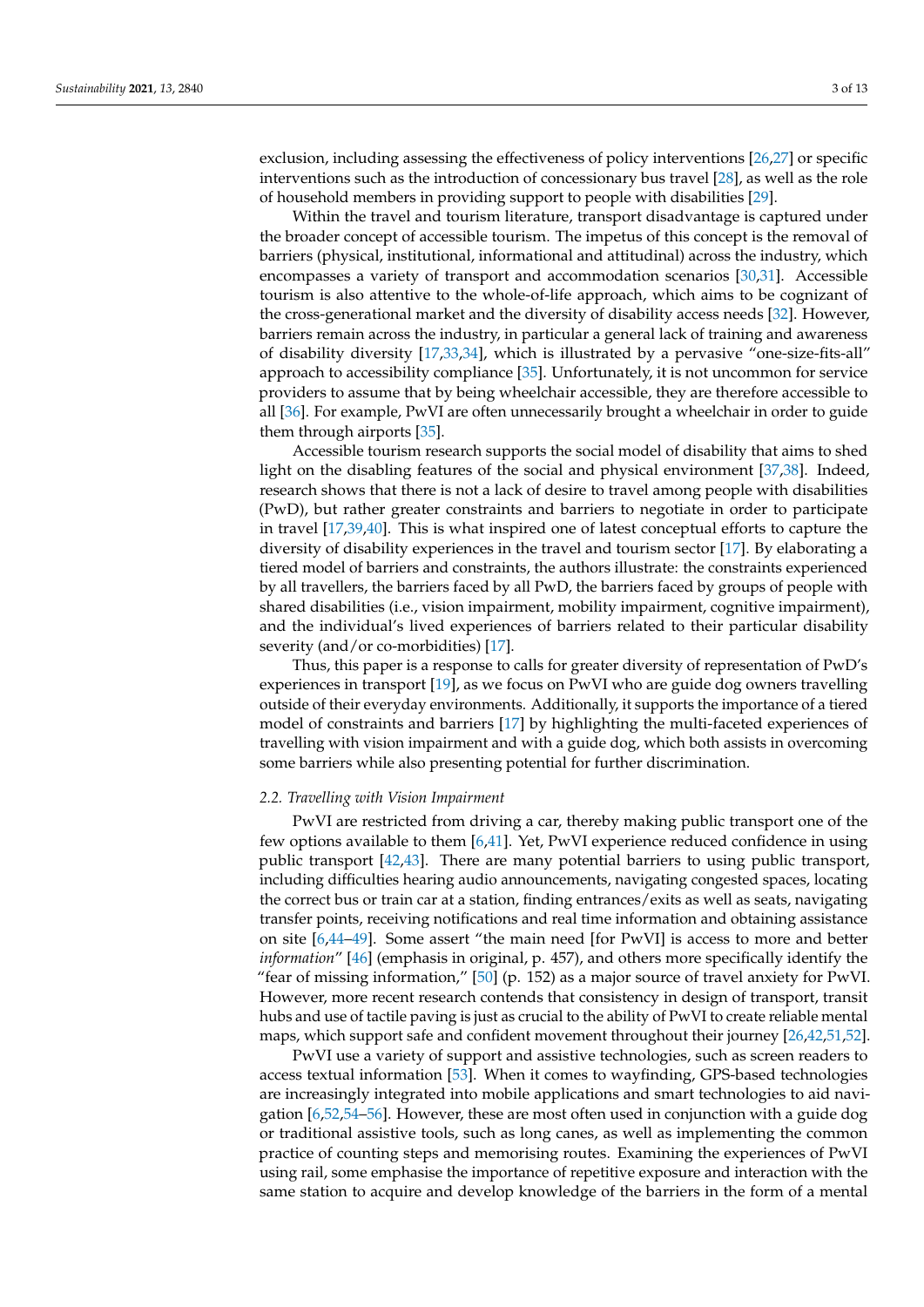map [\[42\]](#page-11-25). Advanced journey planning through digital resources and mobile applications are becoming essential for PwVI to gain a sense of familiarity and preparedness before beginning travel [\[6\]](#page-10-5).

However, when travelling outside of their everyday environment, PwVI are more likely to rely on human assistance, in particular guiding [\[57,](#page-12-8)[58\]](#page-12-9). This introduces further constraints for PwVI to access travel and transport. In the context of holiday travel, PwVI are much less likely to travel compared to people with other impairments [\[36,](#page-11-19)[57\]](#page-12-8). In addition to the informational and physical barriers discussed above, holiday travel for PwVI is further constrained by attitudinal barriers [\[17\]](#page-11-3) and negative experiences are more likely to become future demotivators to travel [\[42,](#page-11-25)[59\]](#page-12-10). As a result, the availability of vision impairment services and staff support, as well as disability diversity staff training, more broadly, is essential [\[6,](#page-10-5)[58,](#page-12-9)[60\]](#page-12-11).

Remarkably, while there is now considerable literature on transport, travel and tourism experiences of PwVI, one aspect missing from this body of literature is the guide dog [\[61\]](#page-12-12). The guide dog is scarcely mentioned, and when it is, it is more often considered tangential to the person's experience. However, as this paper demonstrates, the human-guide dog relationship is salient to understanding transport, travel and tourism experience, in particular as the dog has distinct welfare needs, but also opens up the potential for further discrimination along the journey.

# *2.3. Travelling with a Guide Dog*

A guide dog is a domestic dog trained to assist PwVI to safely navigate past obstacles and hazards, such as objects, curbs and vehicles, once given a directional command [\[62\]](#page-12-13). There is a robust body of research detailing the benefits of guide dogs for PwVI, particularly in terms of increased independence, mobility, confidence, self-esteem, companionship and social interaction  $[9-14,16,63-65]$  $[9-14,16,63-65]$  $[9-14,16,63-65]$  $[9-14,16,63-65]$  $[9-14,16,63-65]$ . In fact, one study finds a preference for guide dogs among PwVI compared to other mobility aids, such as the long cane or technological alternatives [\[66\]](#page-12-16). For some, the presence of a guide dog enhances the "visibility" of the person's impairment, alerting others that they might require reasonable accommodation [\[16\]](#page-11-2). Other research has found that guide dogs brought an increase in positive social interactions for PwVI in both their personal lives and public settings [\[12,](#page-10-10)[14\]](#page-11-0).

Further, the close human–dog bond that develops as a result of their embodied working relationship is amongst the most noted reasons for their preference over other forms of assistance [\[13](#page-10-11)[,62](#page-12-13)[,63\]](#page-12-14). The dogs learn to understand their owner's cues and ways of communicating, while the person simultaneously learns the dog's personality and responsiveness. As such, it is an evolving relationship that is continually unfolding with time and experiences [\[13\]](#page-10-11). While technically a "working dog", guide dogs spend only a fraction of their time "at work" and the majority of their time they are in the role of "pet" or "companion" dog, thus further enhancing the bond [\[67\]](#page-12-17).

Despite the many positive outcomes of guide dog ownership, living with and caring for a dog brings responsibilities and challenges [\[16\]](#page-11-2). Moreover, the loss of a guide dog can have severe emotional ramifications akin to the death of a family member or partner [\[12](#page-10-10)[,68\]](#page-12-18). Additionally, the presence of a guide dog may present possibilities of discrimination and barriers to access [\[15,](#page-11-1)[16\]](#page-11-2). Guide dog owners may struggle to locate appropriate facilities for their dogs and the role of the guide dog is also commonly misunderstood by the general public [\[4\]](#page-10-3). Indeed, PwVI have been refused access to public transport, restaurants, shops, hotels, among many others, when accompanied by their guide dog [\[4,](#page-10-3)[69\]](#page-12-19). Importantly, while refusals are discriminatory, they can also have serious ramifications for the dogs' welfare and safety [\[70\]](#page-12-20). Therefore, the finding that inclusive attitudes towards guide dogs lead to more enjoyable tourism experiences for PwVI is not surprising [\[35\]](#page-11-18).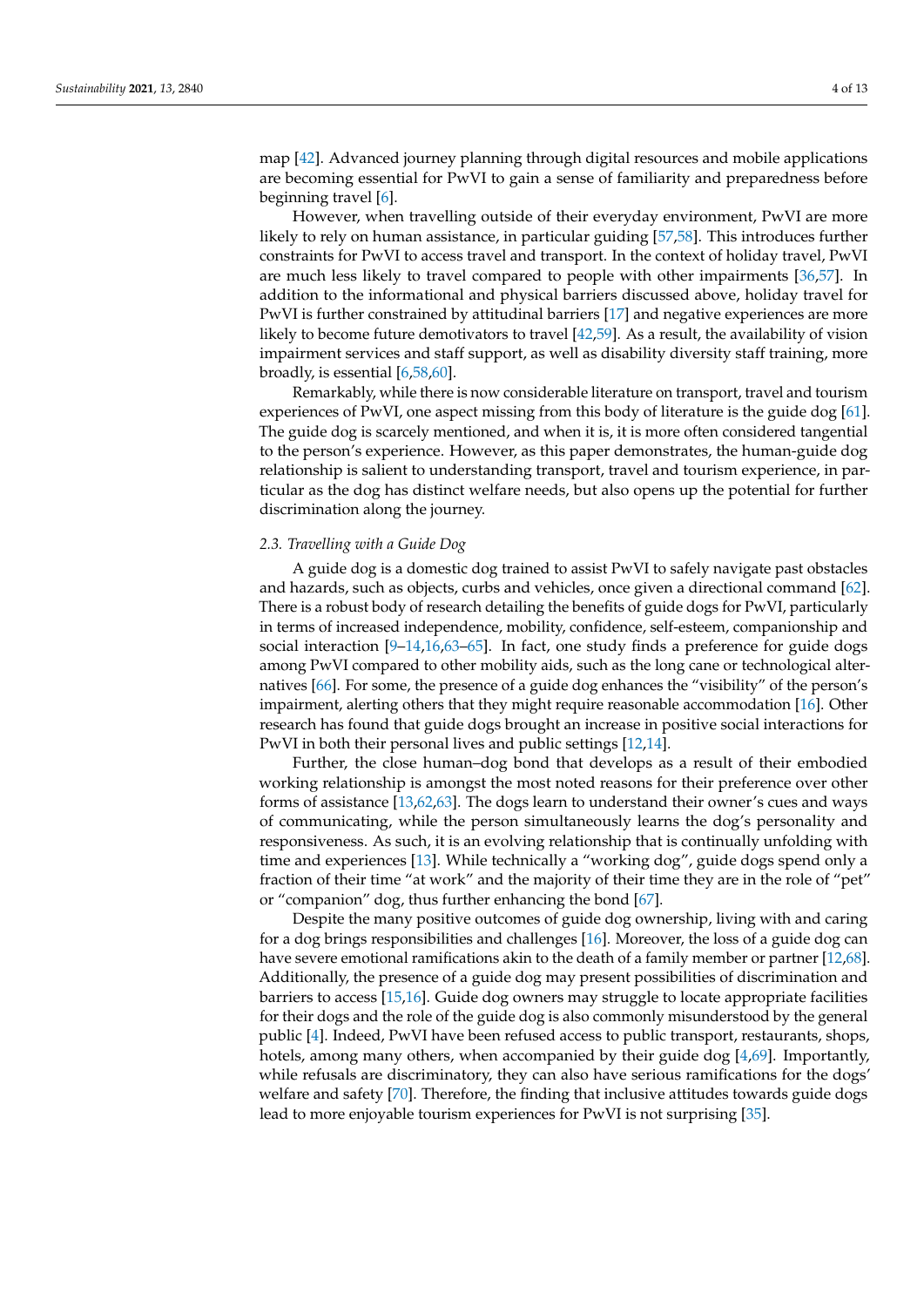This paper, thus, contributes to our understanding of the accessibility of transport for PwVI by highlighting specific barriers and constraints experienced when travelling with a guide dog. In so doing, it also calls attention to the implications of inadequate services for guide dog welfare and safety.

# <span id="page-4-0"></span>**3. Methodology**

This study uses a qualitative approach based on interviews with guide dog owners. Participants were gathered from the Guide Dogs' database of members who currently have a guide dog or have recently retired their dog and are on the waiting list for a new one. Using semi-structured interviews, questions were informed by the literature reviewed in Section [2](#page-1-0) of this paper and were developed in collaboration with Guide Dogs' Research Team.

Qualitative approaches are considered useful and necessary in the context of research that focuses on the complexities of transport users' needs and experiences [\[6,](#page-10-5)[58,](#page-12-9)[60\]](#page-12-11). To gain a deeper understanding of guide dog owners' experiences, semi-structured interviews were employed to capture a more vivid picture of the significance and impacts of their experiences on their travel behaviour and decision-making [\[71,](#page-12-21)[72\]](#page-12-22).

After 27 interviews, we felt that saturation had been sufficiently reached so did not solicit further participants. Generally, saturation is achieved when enough data has been collected to allow for replication of the study and when any additional data does not facilitate further analysis [\[73\]](#page-12-23). The interviews lasted an average of 45 min. The semistructured approach asked respondents to speak about themselves (i.e., vision impairment, work situation, dog ownership), their travel behaviour with a focus on travel outside their local area, and actual travel experiences with an emphasis on specific barriers and challenges associated with transport. Interviews were conducted by telephone and were audio-recorded with permission from respondents for transcription and analysis purposes. To protect the participants' identity, anonymous identifiers replaced their names and the names of their guide dogs. Following transcription of the recordings, transcripts were analysed with thematic analysis by two of the authors [\[74\]](#page-12-24). The thematic analysis process was two-fold. One author applied themes developed from a review of the relevant literature, specifically the themes of accessible tourism—independence, equity and dignity were assessed. Then a second author reviewed the coding for consistency and applied an additional layer of codes identifying sub-themes. The themes and sub-themes are illustrated in Figure [1.](#page-5-0)

A summary of characteristics for the interviewees is shown in Table [1.](#page-5-1) Importantly, this research was conducted prior to the Covid-19 pandemic and, as a result, the impacts of the pandemic did not inform participants' responses.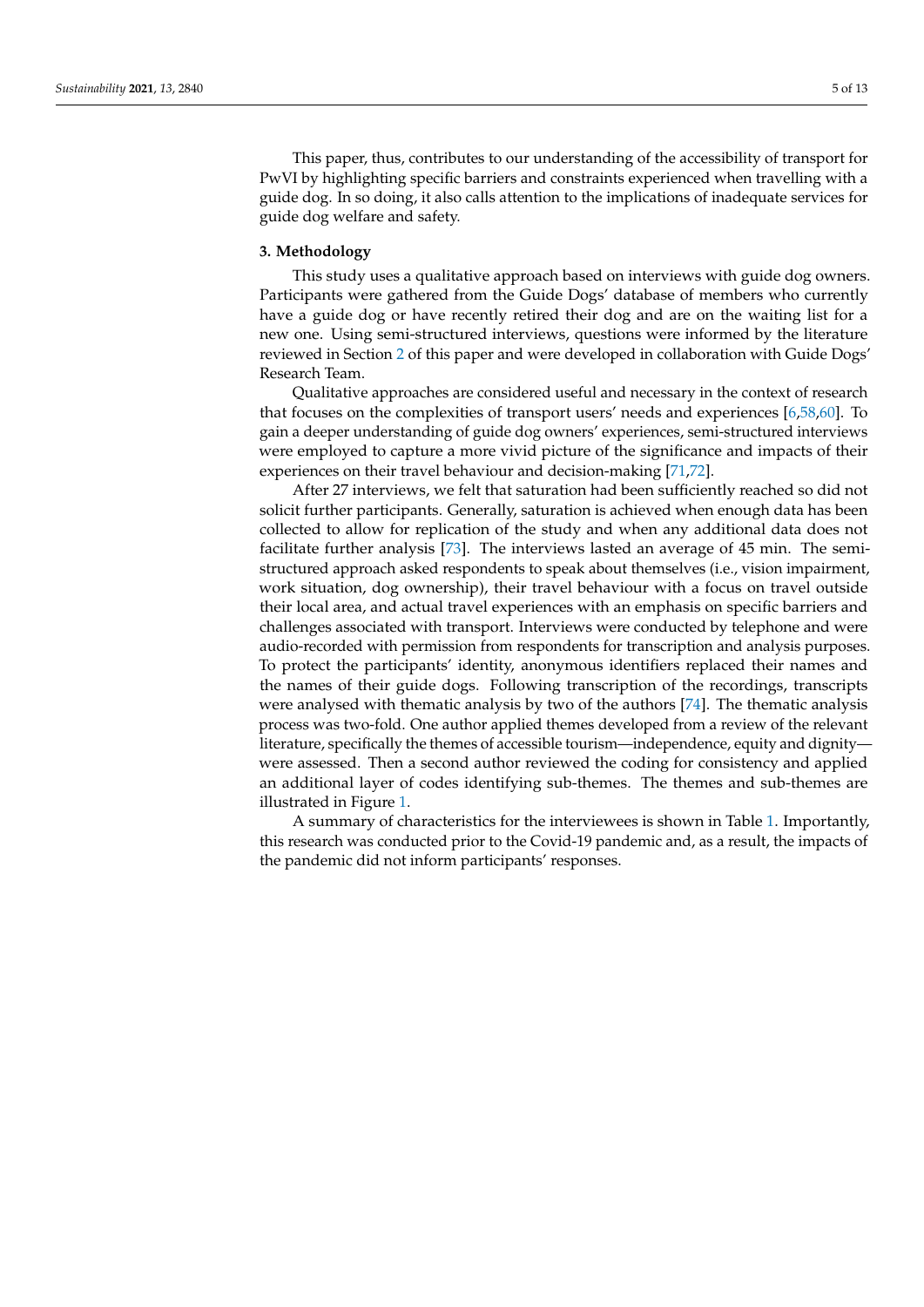<span id="page-5-0"></span>

*Sustainability* **2021**, *13*, 2840 6 of 14

**Figure 1.** Thematic coding map.

<span id="page-5-1"></span>

| Participant    | Gender | Age in Years (To the Nearest Decade) | Total Years with a Guide Dog |
|----------------|--------|--------------------------------------|------------------------------|
| 1              | Male   | 60                                   | 37                           |
| $\overline{c}$ | Female | 30                                   | 17                           |
| 3              | Female | 60                                   | 39                           |
| 4              | Female | 60                                   | 22                           |
| 5              | Female | 50                                   | $14\,$                       |
| 6              | Male   | 50                                   | 6                            |
| 7              | Male   | $70\,$                               | 10                           |
| $\,8\,$        | Female | 50                                   | 7                            |
| 9              | Female | 60                                   | 35                           |
| 10             | Male   | 20                                   | $10\,$                       |
| 11             | Male   | 40                                   | 4                            |
| 12             | Female | 60                                   | 21                           |
| 13             | Female | 50                                   | $\boldsymbol{2}$             |
| 14             | Female | 30                                   | $14\,$                       |
| 15             | Female | 50                                   | 12                           |
| 16             | Female | 40                                   | 25                           |
| 17             | Female | 30                                   | 6                            |
| 18             | Male   | 30                                   | 3                            |
| 19             | Male   | 60                                   | 11                           |
| 20             | Female | 60                                   | 42                           |
| 21             | Male   | 60                                   | 9                            |
| 22             | Female | 50                                   | 18                           |
| 23             | Male   | 50                                   | 14                           |
| 24             | Male   | 60                                   | 21                           |
| 25             | Male   | 70                                   | 5                            |
| 26             | Female | $40\,$                               | $10\,$                       |
| 27             | Female | 50                                   | 30                           |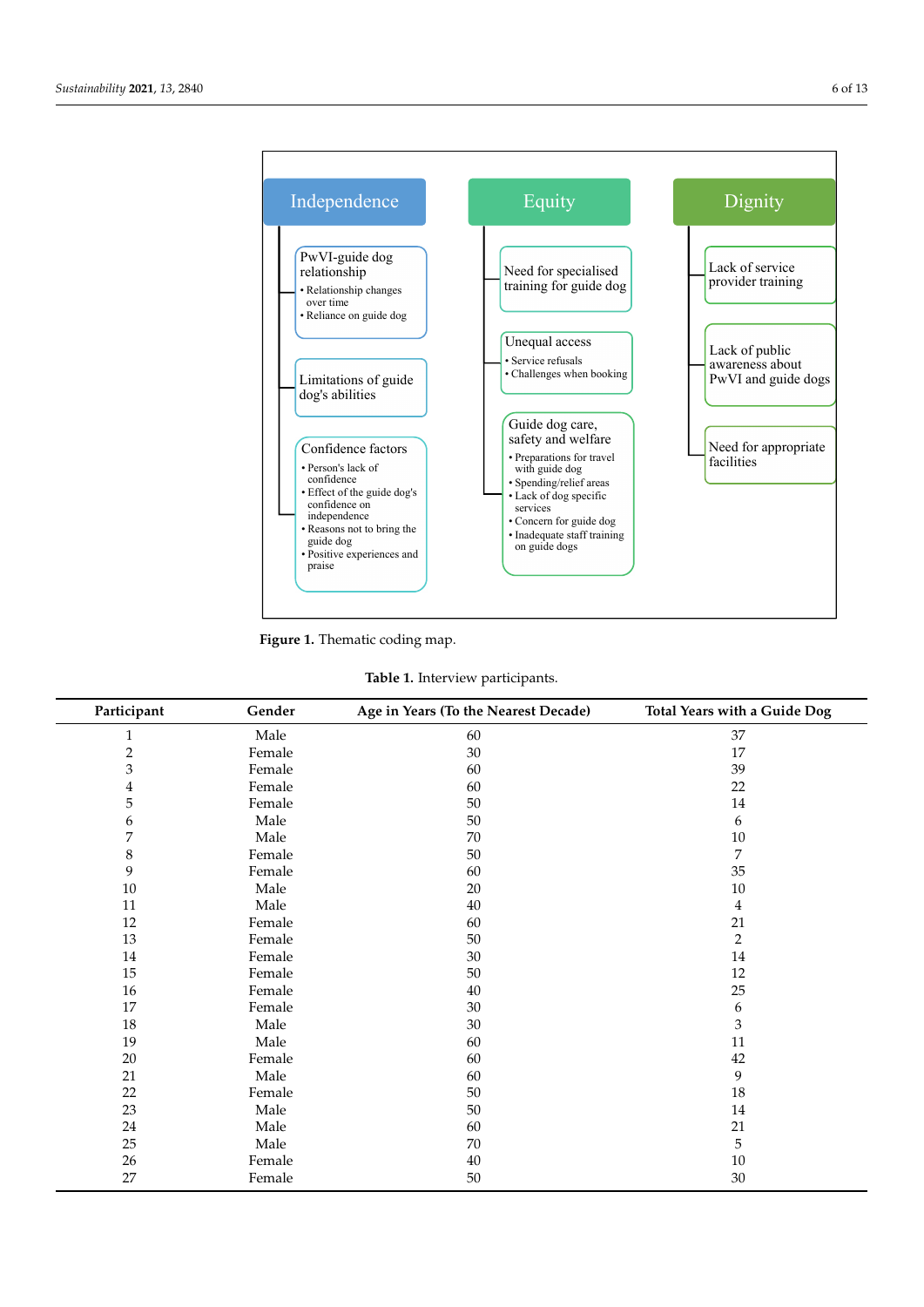### <span id="page-6-0"></span>**4. Findings and Discussion**

In order to tease out the details and nuances of individual's travel experiences, we included broad questions on barriers and challenges, which allowed participants to tell their own stories and convey the significance of encounters. Analysis revealed several themes of importance to transport accessibility. In particular, we elaborate on service refusals, staff training, service access, and dog welfare and safety.

#### *4.1. Service Refusals*

Refusals of transport services featured prominently in the interviews. In particular, stories of refusals were exclusively related to taxis and private car hires. In fact, nearly every interviewee had experienced this on at least one occasion and the significance of these events had lasting impacts on their perceptions of access rights and overall stress and anxiety when travelling. Under part 12 of the UK Equality Act (2010) it is specifically against the law for taxis and minicabs to refuse service to a guide dog owner travelling with their guide dog, unless the driver has a medical certificate for exemption. As the following quotes demonstrate, participants have had their rights ignored in a number of ways, from refusal to accept a booking to last minute cancellations upon observing a guide dog in the company of the customer.

"I phoned for a taxi and I said the normal spiel you know, and the woman said, 'Oh no, we can't give you a taxi, the driver won't take a guide dog'. And I said 'You are breaking the law', 'Well I don't care, the driver won't take a dog'  $[...]$  I really, really will do anything to avoid using a taxi."

(Participant 9, guide dog owner of 35 years)

"I used to use Uber before [ . . . ] when I got my guide dog, the minute they see the dog in 75% of the time it's a problem. [ . . . ] all of a sudden, I started having problems with Uber over cancelling. And what I found was the Uber driver would pull up, see I'd got a guide dog and just cancel and drive off. And of course, I wouldn't know they'd turned up."

(Participant 13, guide dog owner of 2 years)

Such occurrences support research on greater difficulties to access when accompanied by a guide dog [\[4](#page-10-3)[,57](#page-12-8)[,69\]](#page-12-19). However, taxi refusals as a specific barrier to transport, mobility and independence has not yet been highlighted in the literature and indicates a novel finding of this research which is of considerable significance to the reasonable accommodation rights of PwVI.

Due to the prevalence of taxi and private hire car refusals, Guide Dogs have launched specific awareness campaigns and training programs. As a result, where these have been implemented, respondents reported improved access and very few challenges to using taxis.

"In this area you would never get a taxi refusal  $[\ldots]$  Because the borough investigates properly and would take action [ . . . ] For example they evoked all taxi drivers' licences and take them on an NVQ [National Vocational Qualification] course [ . . . ]. So all their drivers have had disability equality training."

(Participant 22, guide dog owner of 18 years)

# *4.2. Staff Training*

The knowledgeability of staff can be a key variable distinguishing between a positive and a negative experience for guide dog owners. The following quote from a participant travelling to Portugal demonstrates the significance of an inclusive and accessible air travel experience.

"I can never have enough praise for Faro Airport  $[\,\dots\,]$  from the minute you arrive and the same coming back through when you're going home [ . . . ] They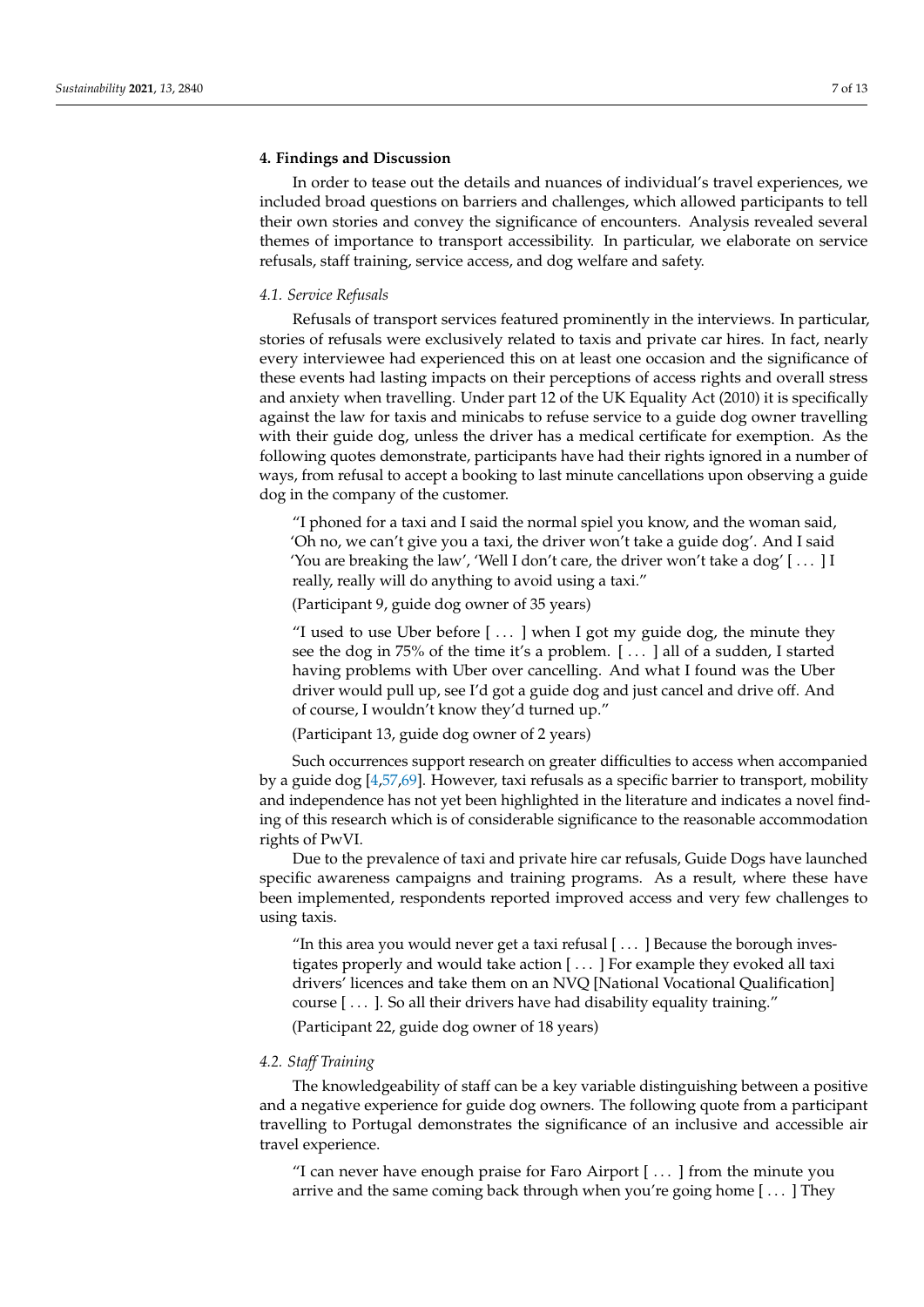go through step by step. They meet you off the plane. And then they literally took me right outside to Arrivals, to the person I was being picked up with."

(Participant 5, guide dog owner of 14 years)

Unfortunately, in the interviews, much more common were stories of inadequate staff training that included lack of knowledge about rights to reasonable accommodation, what documentation is required, and how to interact with PwVI and their guide dog. The following two quotes are from participants' experiences in airports, specifically.

"easyJet they did keep telling me I didn't have the right paperwork. But when I asked them what paperwork I needed they couldn't tell me."

(Participant 15, guide dog owner of 12 years)

"the biggest burden and the biggest negative to travelling is airport staff who are not properly trained. And because of that two things happen: one, you arrive at the desk and they say 'Oh, never seen a guide dog before, I'll just go and check with my supervisor' and [two] they disappear, leaving you standing there."

(Participant 7, guide dog owner for 10 years)

However, the following quotes, while based on train experiences, suggest broader misunderstandings about accessibility, by privileging wheelchair users at the expense of the guide dog's welfare and not considering the needs of the dog.

"They'll say 'oh no we can't reserve this seat for you and your guide dog because there might be a person coming on with a wheelchair who cannot get out of their wheelchair and we have to consider them first'. Well, I can understand that to a degree, however I also think, well hang on, my guide dog is a living thing, it doesn't need to be in the middle of the aisle where everyone's going to kick it."

(Participant 13, guide dog owner of 2 years)

"Usually on the train it can be a pain because when I've got special assistance. For example, they think that they're going to give me more room by putting me in a seat where there's a table in front of me. But the way the tables are, you've got two legs in front of the table, which means the dog can't fit underneath it. [...] You can't just spontaneously go for a trip on the train anymore, I mean not with the dog.  $[...]$  I want them to know that they shouldn't be touching the dog. It's all about the interaction."

(Participant 18, guide dog owner of 3 years)

Lack of awareness of disability diversity often presents in a "one-size-fits-all" approach to compliance [\[35\]](#page-11-18). While it is a positive indicator that in the first case the train staff were cognizant of wheelchair user needs, this came at the expense of the dog's welfare by putting it in a space of potential harm. Similarly, in the second case, while good intentions often lead to this participant being seated at a table, inadequate understandings of PwD, and guide dog owners specifically, mean that the arrangement actually causes further problems.

#### *4.3. Service Access*

A recurrent theme among the interview participants' accounts was the lack of consistency of available services and service access for guide dog owners. As argued in the literature, consistency is essential for PwVI to gain familiarity with transport services and build confidence as users [\[26](#page-11-9)[,42](#page-11-25)[,51](#page-12-3)[,52\]](#page-12-4). However, the following two quotes show participants with exact opposite experiences of attempting to book flights with their guide dogs. While one found they could only complete the process by using an online form, the other was required to use a telephone in order to complete the booking.

"You can't just phone them [airline] up and say look, I'm on this flight and I've got an assistance dog  $[\dots]$  you've got to find specific kinds of forms on their website and fill in all the details and you've got to do it at least two weeks in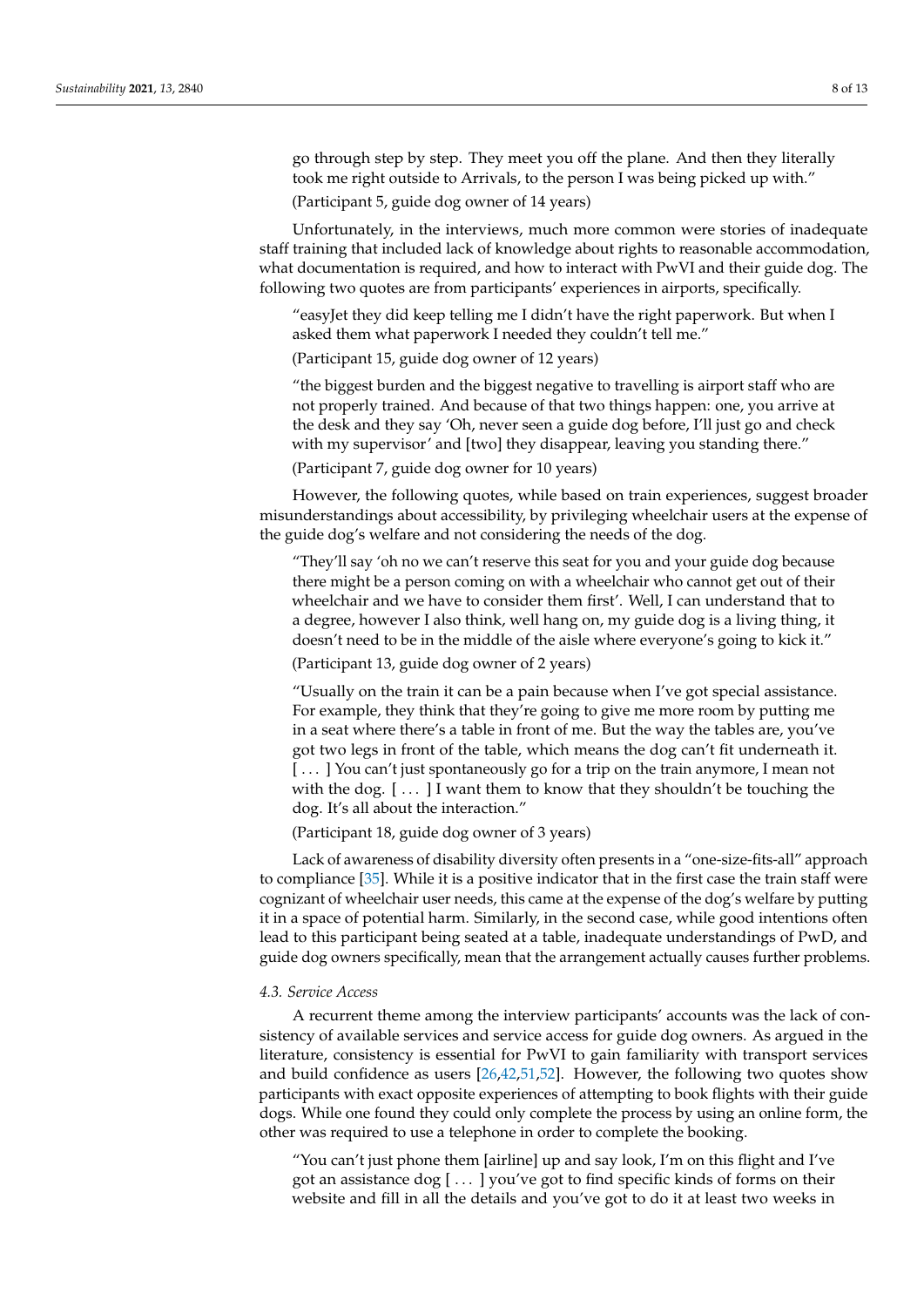advance [ . . . ]. I don't know what you'd do if you didn't have internet access, it wouldn't be possible to travel I don't think."

(Participant 6, guide dog owner of 6 years in their 50s)

"The worst one is booking the guide dog because you know, you can go online, and you can book your travel arrangements for you and your partner [...]. Nobody's got an online booking process for a guide dog or an assistance dog. So, you're faced then with phoning them up and telling them. It takes at least half an hour extra."

(Participant 7, guide dog owner for 10 years in their 70s)

Further, because of the extra steps required of guide dog owners when making a booking, they may actually be excluded from accessing other services. As the following quote illustrates, the benefits of reasonable accommodation legislation create a new challenge in the booking system that does not allow the user to use advance check-in, as other passengers do.

"So, under reasonable adjustment they block out the seat next to you at zero cost. [...] Different airlines have different setups. And for a lot of them you end up with a separate reservation for the dog compared to you, which means that you cannot do online check-in in advance. [ . . . ] But where more and more people check-in online so many days in advance, most of the plane seating has already been given out. So that bit is still quite challenging, and I've known them actually have to stop people at the gate to move people and change people's tickets at the gate, which has delayed everyone."

(Participant 11, guide dog owner of 4 years)

### *4.4. Dog Welfare and Safety*

Following on from the general lack of staff knowledge and training on PwVI with a guide dog outlined above, participants also noted specific shortcomings in terms of understanding dog welfare needs and services to care for them. Most specifically, when speaking about their guide dogs' welfare needs when travelling, participants noted the lack of toileting areas in transit spaces.

"Another thing that I'm conscious of is that most train stations don't have anywhere to spend your dog."

(Participant 17, guide dog owner of 6 years)

"It's pressing [ . . . ] for all airports to have toilets after security, so that you can take your dog to the toilet before it jumps on the plane."

(Participant 7, a guide dog owner for 10 years)

Relatedly, an experience by one participant in which airline staff asked if a guide dog could wear a nappy (or diaper), further illustrates the broad misunderstandings about guide dogs' training and abilities.

"The airline invents some rules that are out of line with reasonable standards. So, for example we were asked at Amsterdam Airport by KLM flying to London City Airport, if we had a diaper for the dog, a nappy."

(Participant 7, guide dog owner for 10 years)

Finally, in addition to toileting and care concerns, PwVI must also consider the safety of their dogs. While guide dogs can assist PwVI to navigate and avoid obstacles, in the case of the gap between the train and platform, the presence of a guide dog might amplify existing anxieties. For example, the following participant had a guide dog fall through this gap, illustrating the real danger to the health and safety of PwVI and to guide dogs when tactile paving is not consistent and attendants are not in place to assist travellers [\[6\]](#page-10-5).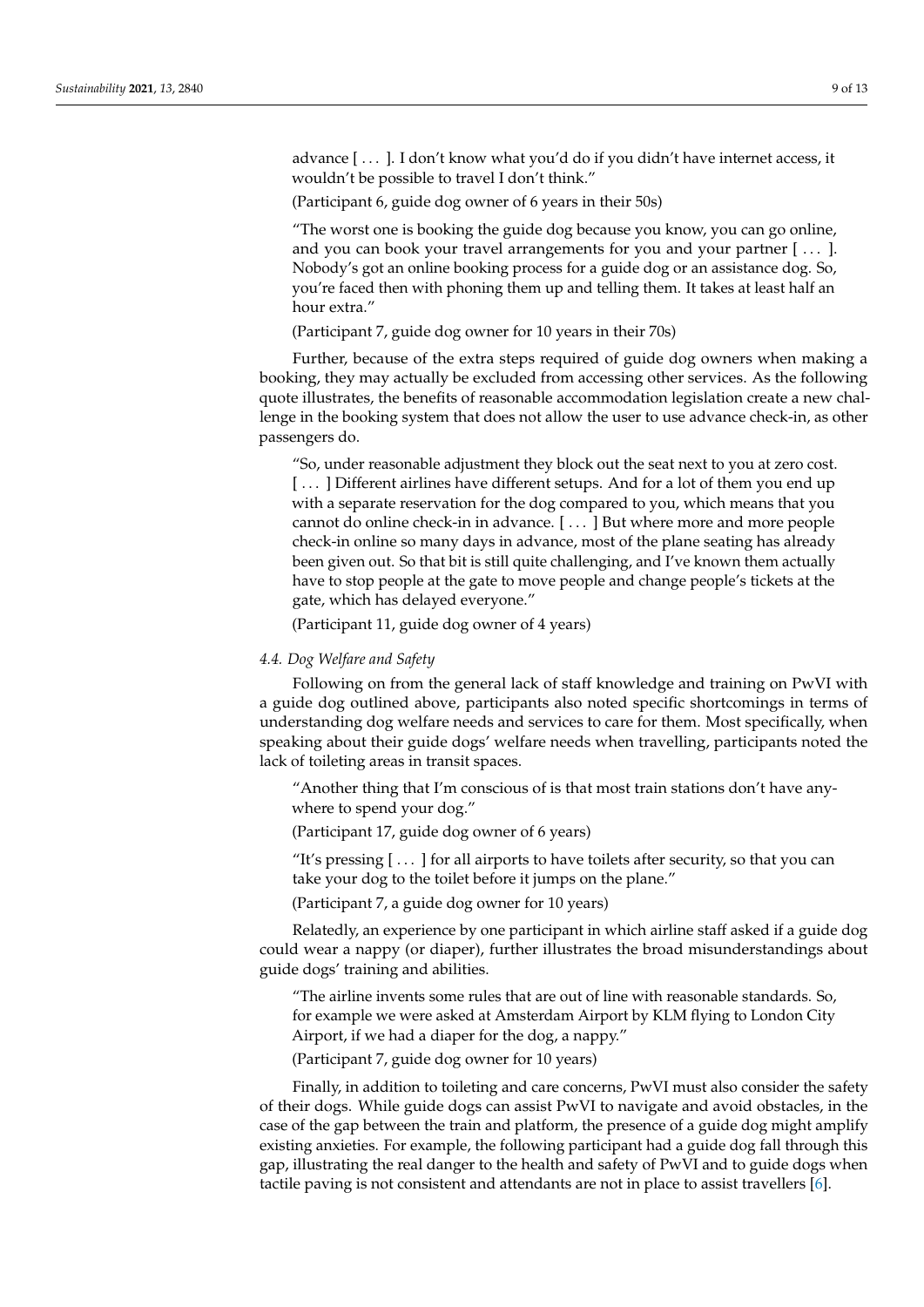"I had an incident a long time ago where my first guide dog fell between the platform and the train. [ . . . ] the gap is too big and then they just don't make it. And because quite often it's slippery floors, they just slide off."

(Participant 15, guide dog owner of 12 years)

In fact, it has been observed that navigating this gap causes anxiety among rail users in general [\[75\]](#page-12-25), so for PwVI who have a guide dog, they have additional concerns for themselves and their dog's safety.

### <span id="page-9-0"></span>**5. Conclusions**

This paper sits at a crucial intersection of transport disadvantage and accessible tourism research. Building upon broad understandings of the transport, travel and tourism experiences of PwVI  $[6,41-43,57,58,60]$  $[6,41-43,57,58,60]$  $[6,41-43,57,58,60]$  $[6,41-43,57,58,60]$  $[6,41-43,57,58,60]$  $[6,41-43,57,58,60]$ , we focus specifically on those with a guide dog. This has several important implications for theory, practice and policy.

Theoretically, this paper adds a new dimension to our understanding of the travel behaviour and decision-making of PwVI, as it illustrates the barriers and constraints of living with vision impairment, but also those that come with being responsible for the care and welfare of a guide dog. Importantly, the human-guide dog relationship is more than a mobility tool, it is a partnership that develops over time enriching a companionship as they grow, trust and learn together [\[12,](#page-10-10)[13\]](#page-10-11). While a guide dog improves the quality of life for PwVI and aids in overcoming many barriers to independence, it also presents new challenges. The guide dog is a living, breathing and feeling being whose welfare and safety demand consideration. This is why reasonable accommodation legislation extends to access for guide dogs in the company of PwVI. However, as this paper has demonstrated, the themes of service refusals and inadequate staff training were strong across our interview findings, suggesting the need for interventions in transport, travel and tourism sectors.

Experiences of refusals by PwVI were, overall, quite low across the various modes of transport used. However, nearly every interviewee had an experience of refusals related to taxis or hired cars. This points to the very real need for change by taxi and hired car services. In fact, Guide Dogs has made considerable effort in recent years to design awareness campaigns and training programmes to address disability diversity, working closely with local councils across the UK. As a result, our participants in these areas observed improvements in taxi services.

Relatedly, inadequate staff training on the rights of guide dogs, their welfare and safety needs, as well as how to interact with them while they are working were issues common across our findings. Despite a growing diversity of PwD representation in the academic literature on accessible tourism, transport disadvantage remains a challenge that the industry must address. There is a systematic lack of understanding of disability diversity, evidenced by the all too common "one-size-fits-all" approach to accessibility legislation compliance [\[35\]](#page-11-18). While it is a positive move in the right direction that tourism transport is increasingly aware of wheelchair accessibility needs, there remains much work to be done on accessibility across the disability spectrum and towards inclusivity of those living with multiple disabilities. Specifically, this paper illustrates the complexities of accommodating multiple accessibility needs, in this case for vision impairment and for guide dogs.

It is this intersectionality of multiple access needs that most warrants updating disability legislation. Currently, many categories of disability are included in disability legislation, such as vision, hearing, mobility, cognitive, emotional/psychological and hidden; however, there is less consideration given to the fact that many people live with multiple disabilities. In fact, our findings related to service access illustrates good efforts at accommodating PwVI who have a guide dog. Yet, an unintended outcome has been inconsistency of those services and unequal access to additional services afforded to other passengers, such as advance check-in for airlines.

This research took place prior to Covid-19; nevertheless, it highlights the importance of inclusive accessibility as the transport, travel and tourism industries recover and rebuild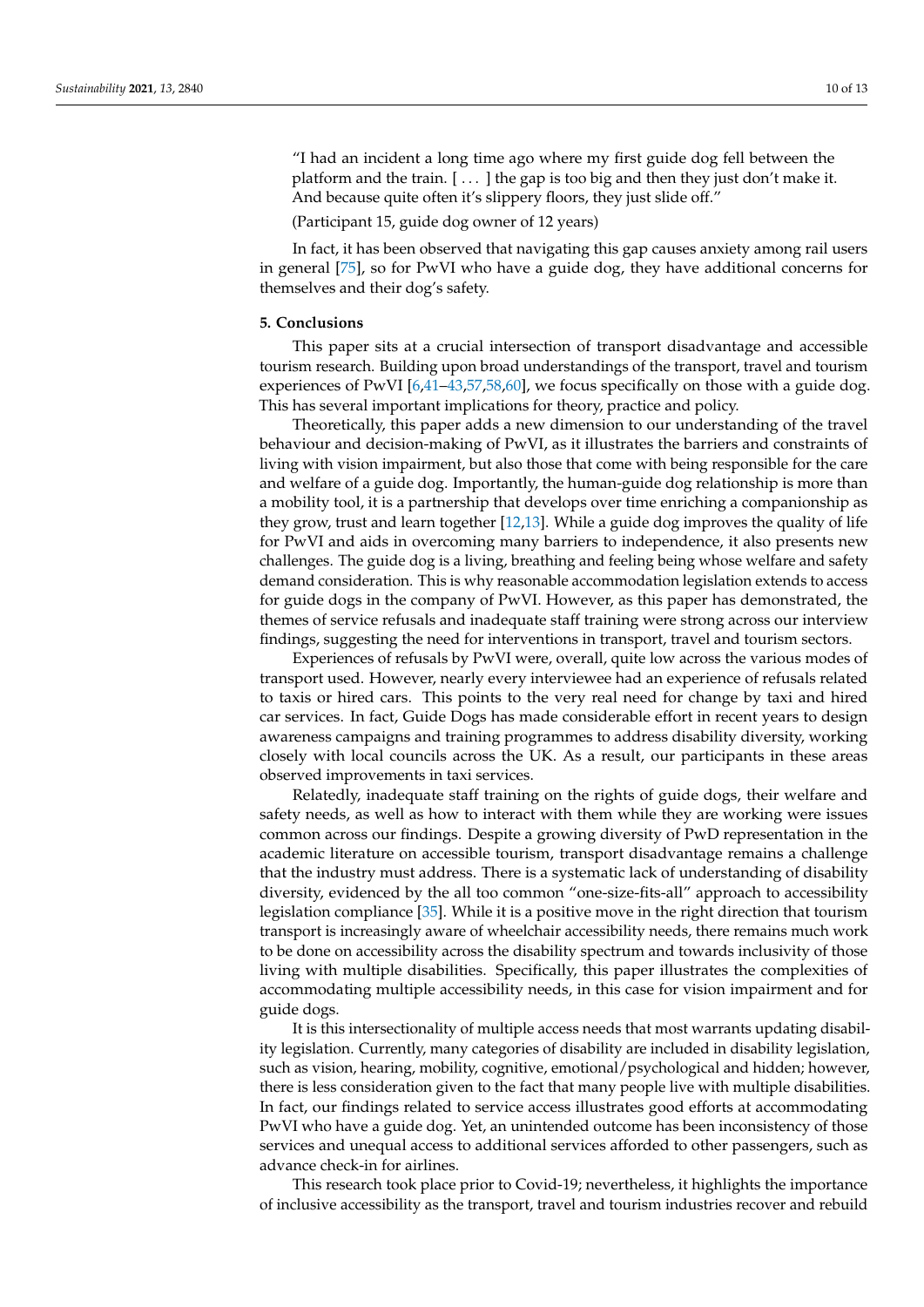for the future. Indeed, many businesses are viewing the pandemic as an "opportunity" in which to institute more sustainable practices. However, Covid-19 has also shed light on the most vulnerable of our society and the challenges they face in equal access to transport services. In particular, it revealed just how far we have to go to reach many of our Sustainable Development Goals, in particular Goal 11 Reduced Inequalities. Thus, future research should broaden the scope of this paper's focus on guide dogs, by looking at all assistance dog users. Assistance dogs are employed to overcome many impairments that challenge independent lives. Examining this travel segment will provide further insight into the diversity of disability and where accessibility must extend its reach.

**Author Contributions:** J.M.R.—40% (Conceptualisation; Methodology; Formal analysis; Writing— Original draft, review and editing); N.H.—30% (Conceptualisation; Methodology; Formal analysis; Writing—Original draft, review and editing); M.H.—20% (Conceptualisation; Methodology; Formal analysis; Writing—Original draft, review and editing). J.W.—10% (Methodology; Manuscript review; Validation). All authors have read and agreed to the published version of the manuscript.

**Funding:** This work was supported by the ESRC Small Steps, Small Business Fund and the ESRC Business Boost Small Grants and Follow-on Funds.

**Institutional Review Board Statement:** The study was conducted according to the guidelines of the Declaration of Helsinki, and approved by the Research Ethics Committee of Nottingham University Business School (Project "Assistance dogs on holiday" on 8 August 2018).

**Informed Consent Statement:** Informed consent was obtained from all subjects involved in the study.

**Data Availability Statement:** Due to contractual agreement with Guide Dogs, data are not publicly available. However, a full report of the project can be found at the following open access repository: <https://rdmc.nottingham.ac.uk/handle/internal/8298> accessed on 19 November 2020.

**Acknowledgments:** The authors wish to extend their appreciation to Guide Dogs for their collaboration in this research. This manuscript was reviewed and approved by Guide Dogs Research Team on the 8 January 2021, as per contractual agreement, prior to submission to this journal.

**Conflicts of Interest:** One of the authors, John Welsman, works for Guide Dogs, which is disclosed here a potential conflict of interest.

#### **References**

- <span id="page-10-0"></span>1. Bohdanowicz-Godfrey, P.; Zientara, P.; Bąk, M. Towards an accessible hotel: A case study of Scandic. *Curr. Issues Tour.* 2019, *22*, 1133–1137. [\[CrossRef\]](http://doi.org/10.1080/13683500.2018.1449191)
- <span id="page-10-1"></span>2. UNWTO (United Nations World Tourism Organization); UNDP (United Nations Development Programme). *Tourism and the Sustainable Development Goals—Journey to 2030, Highlights*; UNWTO: Madrid, Spain, 2017. [\[CrossRef\]](http://doi.org/10.18111/9789284419340)
- <span id="page-10-2"></span>3. Nyanjom, J.; Boxall, K.; Slaven, J. Towards inclusive tourism? Stakeholder collaboration in the development of accessible tourism. *Tour. Geogr.* **2018**, *20*, 675–697. [\[CrossRef\]](http://doi.org/10.1080/14616688.2018.1477828)
- <span id="page-10-3"></span>4. Mesquita, S.; Carneiro, M.J. Accessibility of European museums to visitors with visual impairments. *Disabil. Soc.* **2016**, *31*, 373–388. [\[CrossRef\]](http://doi.org/10.1080/09687599.2016.1167671)
- <span id="page-10-4"></span>5. Devile, E.; Kastenholz, E. Accessible tourism experiences: The voice of people with visual disabilities. *J. Policy Res. Tour. Leis. Events* **2018**, *10*, 265–285. [\[CrossRef\]](http://doi.org/10.1080/19407963.2018.1470183)
- <span id="page-10-5"></span>6. Low, W.-Y.; Cao, M.; De Vos, J.; Hickman, R. The journey experience of visually impaired people on public transport in London. *Transp. Policy* **2020**, *97*, 137–148. [\[CrossRef\]](http://doi.org/10.1016/j.tranpol.2020.07.018)
- <span id="page-10-6"></span>7. NHS (National Health Service). Blindness and Vision Loss. 2020. Available online: <https://www.nhs.uk/conditions/vision-loss/> (accessed on 5 May 2020).
- <span id="page-10-7"></span>8. Guide Dogs (Guide Dogs for the Blind Association). About Us: National Breeding Centre. 2020. Available online: [https:](https://www.guidedogs.org.uk/about-us/national-breeding-centre) [//www.guidedogs.org.uk/about-us/national-breeding-centre](https://www.guidedogs.org.uk/about-us/national-breeding-centre) (accessed on 19 October 2020).
- <span id="page-10-8"></span>9. Lane, D.; McNicholas, J.; Collis, G. Dogs for the disabled: Benefits to recipients and welfare of the dog. *Appl. Anim. Behav. Sci.* **1998**, *59*, 49–60. [\[CrossRef\]](http://doi.org/10.1016/S0168-1591(98)00120-8)
- 10. Whitmarsh, L. The Benefits of Guide Dog Ownership. *Vis. Impair. Res.* **2005**, *7*, 27–42. [\[CrossRef\]](http://doi.org/10.1080/13882350590956439)
- <span id="page-10-9"></span>11. Lloyd, J.K.; La Grow, S.; Stafford, K.J.; Budge, R.C. The Guide Dog as a Mobility Aid Part 2: Perceived Changes to Travel Habits. *Int. J. Orientat. Mobil.* **2008**, *1*, 34–45. [\[CrossRef\]](http://doi.org/10.21307/ijom-2008-004)
- <span id="page-10-10"></span>12. Wiggett-Barnard, C.; Steel, H. The experience of owning a guide dog. *Disabil. Rehabil.* **2008**, *30*, 1014–1026. [\[CrossRef\]](http://doi.org/10.1080/09638280701466517)
- <span id="page-10-11"></span>13. Higgin, M. Being guided by dogs. In *Crossing Boundaries: Investigating Human-Animal Relationships*; Birke, L., Hockenhull, J., Eds.; Brill: Leiden, The Netherlands, 2012; pp. 73–88.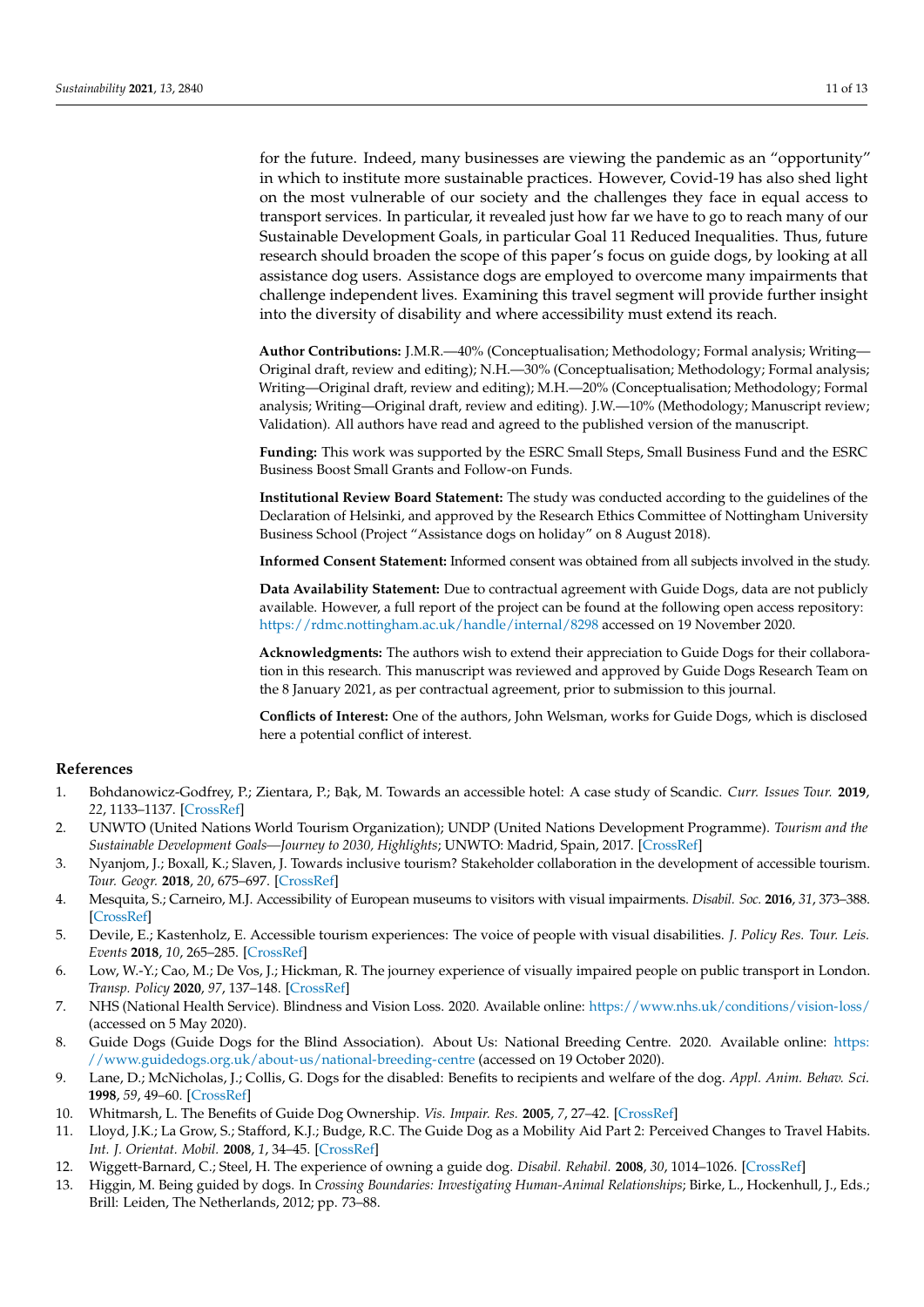- <span id="page-11-0"></span>14. Audrestch, H.M.; Whelan, C.T.; Grice, D.; Asher, L.; England, G.C.; Freeman, S.L. Recognizing the value of assistance dogs in society. *Disabil. Health J.* **2015**, *8*, 469–474. [\[CrossRef\]](http://doi.org/10.1016/j.dhjo.2015.07.001) [\[PubMed\]](http://www.ncbi.nlm.nih.gov/pubmed/26364936)
- <span id="page-11-1"></span>15. DuBoff, L.D. Civil rights for the blind: Equal access for guide dog users. *N. Y. Law Sch. J. Hum. Rights* **1987**, *5*, 1–31.
- <span id="page-11-2"></span>16. Rodriguez, K.E.; Bibbo, J.; Verdon, S.; O'Haire, M.E. Mobility and medical service dogs: A qualitative analysis of expectations and experiences. *Disabil. Rehabil. Assist. Technol.* **2019**, *15*, 499–509. [\[CrossRef\]](http://doi.org/10.1080/17483107.2019.1587015) [\[PubMed\]](http://www.ncbi.nlm.nih.gov/pubmed/30907171)
- <span id="page-11-3"></span>17. McKercher, B.; Darcy, S. Re-conceptualizing barriers to travel by people with disabilities. *Tour. Manag. Perspect.* **2018**, *26*, 59–66. [\[CrossRef\]](http://doi.org/10.1016/j.tmp.2018.01.003)
- <span id="page-11-4"></span>18. Dunn, D.S.; Andrews, E.E. Person-first and identity-first language: Developing psychologists' cultural competence using disability language. *Am. Psychol.* **2015**, *70*, 255–264. [\[CrossRef\]](http://doi.org/10.1037/a0038636)
- <span id="page-11-5"></span>19. Lucas, K. Transport and social exclusion: Where are we now? *Transp. Policy* **2012**, *20*, 105–113. [\[CrossRef\]](http://doi.org/10.1016/j.tranpol.2012.01.013)
- <span id="page-11-6"></span>20. Cepeda, E.P.; Galilea, P.; Raveau, S. How much do we value improvements on the accessibility to public transport for people with reduced mobility or disability? *Res. Transp. Econ.* **2018**, *69*, 445–452. [\[CrossRef\]](http://doi.org/10.1016/j.retrec.2018.08.009)
- 21. Martens, K. Ageing, impairments and travel: Priority setting for an inclusive transport system. *Transp. Policy* **2018**, *63*, 122–130. [\[CrossRef\]](http://doi.org/10.1016/j.tranpol.2017.12.001)
- 22. Park, J.; Chowdhury, S. Investigating the barriers in a typical journey by public transport users with disabilities. *J. Transp. Health* **2018**, *10*, 361–368. [\[CrossRef\]](http://doi.org/10.1016/j.jth.2018.05.008)
- 23. Cao, M.; Hickman, R. Urban transport and social inequities in neighbourhoods near underground stations in Greater London. *Transp. Plan. Technol.* **2019**, *42*, 419–441. [\[CrossRef\]](http://doi.org/10.1080/03081060.2019.1609215)
- <span id="page-11-7"></span>24. Ross, T.; Bilas, P.; Buliung, R.; El-Geneidy, A. A scoping review of accessible student transport services for children with disabilities. *Transp. Policy* **2020**, *95*, 57–67. [\[CrossRef\]](http://doi.org/10.1016/j.tranpol.2020.06.002)
- <span id="page-11-8"></span>25. Tennakoon, V.; Wiles, J.; Peiris-John, R.; Wickremasinghe, R.; Kool, B.; Ameratunga, S. Transport equity in Sri Lanka: Experiences linked to disability and older age. *J. Transp. Health* **2020**, *18*, 100913. [\[CrossRef\]](http://doi.org/10.1016/j.jth.2020.100913)
- <span id="page-11-9"></span>26. Aarhaug, J.; Elvebakk, B. The impact of Universally accessible public transport—A before and after study. *Transp. Policy* **2015**, *44*, 143–150. [\[CrossRef\]](http://doi.org/10.1016/j.tranpol.2015.08.003)
- <span id="page-11-10"></span>27. Hallgrimsdottir, B.; Wennberg, H.; Svensson, H.; Ståhl, A. Implementation of accessibility policy in municipal transport planning— Progression and regression in Sweden between 2004 and 2014. *Transp. Policy* **2016**, *49*, 196–205. [\[CrossRef\]](http://doi.org/10.1016/j.tranpol.2016.05.002)
- <span id="page-11-11"></span>28. Mackett, R. Impact of Concessionary Bus Travel on the Well-Being of Older and Disabled People. *Transp. Res. Rec. J. Transp. Res. Board* **2013**, *2352*, 114–119. [\[CrossRef\]](http://doi.org/10.3141/2352-13)
- <span id="page-11-12"></span>29. Deka, D. The role of household members in transporting adults with disabilities in the United States. *Transp. Res. Part A Policy Pract.* **2014**, *69*, 45–57. [\[CrossRef\]](http://doi.org/10.1016/j.tra.2014.08.010)
- <span id="page-11-13"></span>30. Eichhorn, V.; Buhalis, D. Accessibility: A key objective for the tourism industry. In *Accessible Tourism: Concepts and Issues*; Buhalis, D., Darcy, S., Eds.; Channel View Publications: Clevedon, UK, 2011; pp. 46–61.
- <span id="page-11-14"></span>31. Lam, K.L.; Chan, C.-S.; Peters, M. Understanding technological contributions to accessible tourism from the perspective of destination design for visually impaired visitors in Hong Kong. *J. Destin. Mark. Manag.* **2020**, *17*, 100434. [\[CrossRef\]](http://doi.org/10.1016/j.jdmm.2020.100434)
- <span id="page-11-15"></span>32. Darcy, S.; Dickson, T.J. A Whole-of-Life Approach to Tourism: The Case for Accessible Tourism Experiences. *J. Hosp. Tour. Manag.* **2009**, *16*, 32–44. [\[CrossRef\]](http://doi.org/10.1375/jhtm.16.1.32)
- <span id="page-11-16"></span>33. Connell, J.; Page, S.J. Case study: Destination readiness for dementia-friendly visitor experiences: A scoping study. *Tour. Manag.* **2019**, *70*, 29–41. [\[CrossRef\]](http://doi.org/10.1016/j.tourman.2018.05.013)
- <span id="page-11-17"></span>34. Rebernik, N.; Favero, P.; Bahillo, A. Using digital tools and ethnography for rethinking disability inclusive city design—Exploring material and immaterial dialogues. *Disabil. Soc.* **2020**, 1–26. [\[CrossRef\]](http://doi.org/10.1080/09687599.2020.1779035)
- <span id="page-11-18"></span>35. Richards, V.; Pritchard, A.; Morgan, N. (Re)Envisioning tourism and visual impairment. *Ann. Tour. Res.* **2010**, *37*, 1097–1116. [\[CrossRef\]](http://doi.org/10.1016/j.annals.2010.04.011)
- <span id="page-11-19"></span>36. Loi, K.I.; Kong, W.H. Tourism for All: Challenges and Issues Faced by People with Vision Impairment. *Tour. Plan. Dev.* **2017**, *14*, 181–197. [\[CrossRef\]](http://doi.org/10.1080/21568316.2016.1204357)
- <span id="page-11-20"></span>37. Agovino, M.; Casaccia, M.; Garofalo, A.; Marchesano, K. Tourism and disability in Italy. Limits and opportunities. *Tour. Manag. Perspect.* **2017**, *23*, 58–67. [\[CrossRef\]](http://doi.org/10.1016/j.tmp.2017.05.001)
- <span id="page-11-21"></span>38. Gillovic, B.; McIntosh, A.; Darcy, S.; Cockburn-Wootten, C. Enabling the language of accessible tourism. *J. Sustain. Tour.* **2018**, *26*, 615–630. [\[CrossRef\]](http://doi.org/10.1080/09669582.2017.1377209)
- <span id="page-11-22"></span>39. Marston, J.R.; Golledge, R.G. The Hidden Demand for Participation in Activities and Travel by Persons who are Visually Impaired. *J. Vis. Impair. Blind.* **2003**, *97*, 475–488. [\[CrossRef\]](http://doi.org/10.1177/0145482X0309700803)
- <span id="page-11-23"></span>40. Vučinić, V.; Gligorović, M.; Anđelković, M. Leisure in persons with vision impairment. Res. Dev. Disabil. 2020, 102, 103673. [\[CrossRef\]](http://doi.org/10.1016/j.ridd.2020.103673) [\[PubMed\]](http://www.ncbi.nlm.nih.gov/pubmed/32388041)
- <span id="page-11-24"></span>41. Church, A.; Frost, M.; Sullivan, K. Transport and social exclusion in London. *Transp. Policy* **2000**, *7*, 195–205. [\[CrossRef\]](http://doi.org/10.1016/S0967-070X(00)00024-X)
- <span id="page-11-25"></span>42. Jones, T.; Jain, J. Examining the experiences of sight-impaired travellers: The next station stop? *Br. J. Vis. Impair.* **2006**, *24*, 141–144. [\[CrossRef\]](http://doi.org/10.1177/0264619606066198)
- <span id="page-11-26"></span>43. Crudden, A.; Antonelli, K.; O'Mally, J. Transportation Self-Efficacy and Social Problem-Solving of Persons Who Are Blind or Visually Impaired. *J. Soc. Work. Disabil. Rehabil.* **2016**, *15*, 52–61. [\[CrossRef\]](http://doi.org/10.1080/1536710X.2016.1124254) [\[PubMed\]](http://www.ncbi.nlm.nih.gov/pubmed/26623731)
- <span id="page-11-27"></span>44. Marston, J.R.; Golledge, R.G.; Costanzo, C.M. Investigating Travel Behavior of Nondriving Blind and Vision Impaired People: The Role of Public Transit. *Prof. Geogr.* **1997**, *49*, 235–245. [\[CrossRef\]](http://doi.org/10.1111/0033-0124.00073)